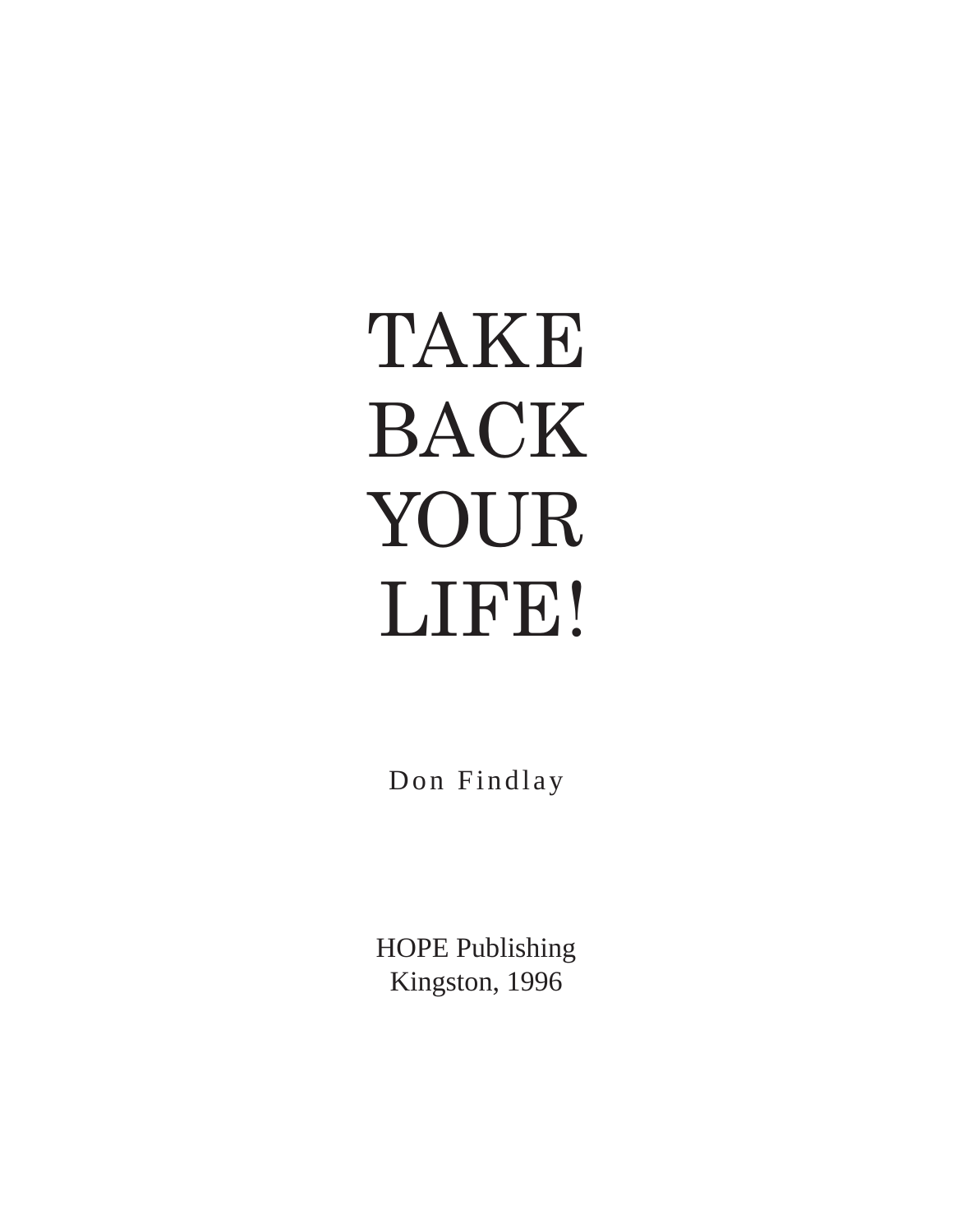Copyright ©1996 by Don Findlay

All rights reserved. No part of this publication may be reproduced or transmitted in any form or by any means, electronic or mechanical, including photocopying, recording or information storage and retrieval system, without permission in writing from the publisher.

First published in 1996 by HOPE Publishing 668 Old Hillview Road Kingston, ON K7M 5C6 (613) 384-9749

Printed and bound in Canada

ISBN 0-9681189-0-9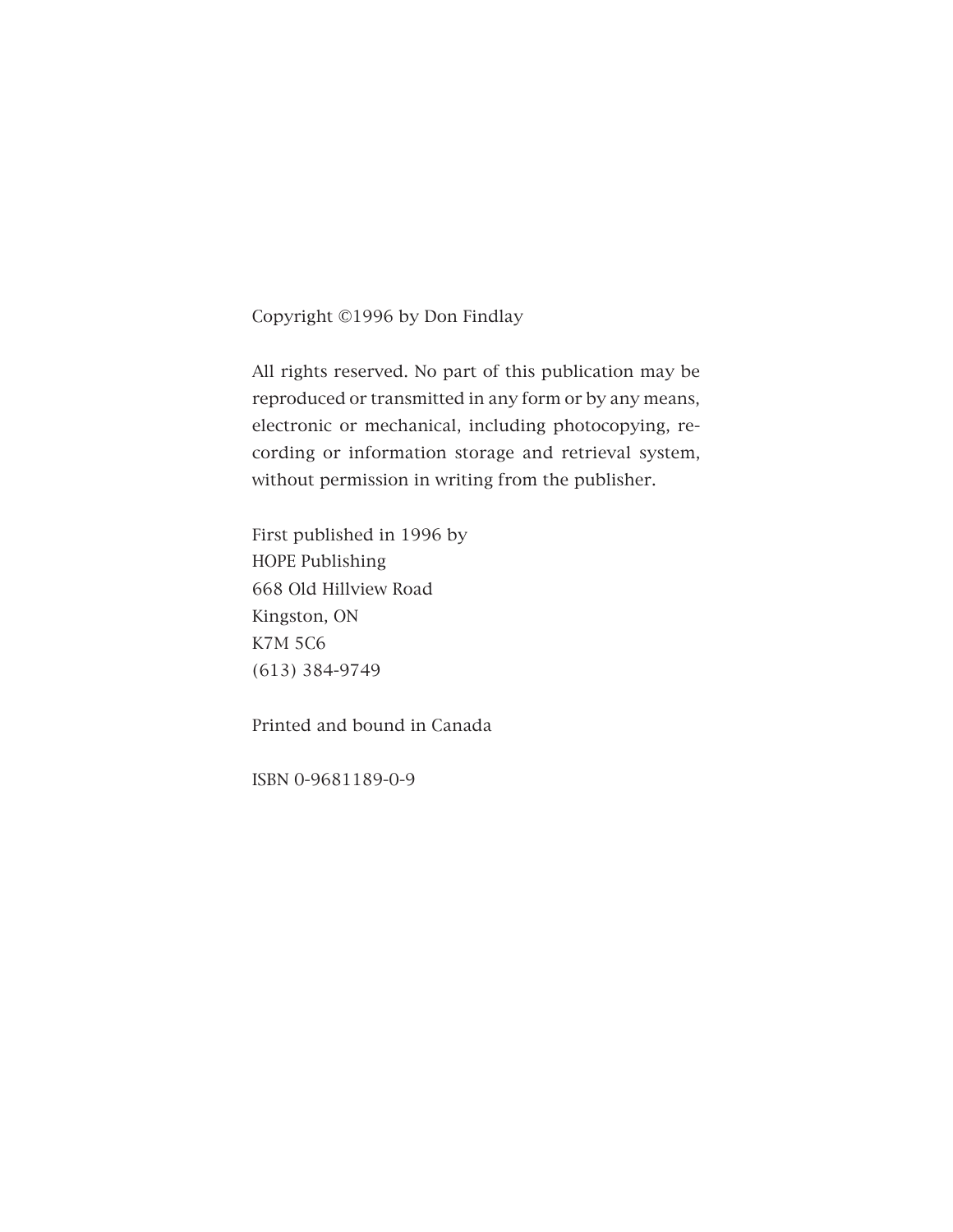## About the Author

Don Findlay spent the first five years of his working life in Toronto as a professional musician. He then travelled for a year throughout Europe, Asia, Afghanistan, Pakistan and India. Upon returning to Canada, he majored in economics and psychology at the University of Toronto. He worked as a licensed carpenter, a furniture builder and, for seven years, taught woodworking skills at a workshop for the mentally challenged. His keen interest in bicycling led him to invent a world-class, human-powered catamaran. After several years of international research and development work, Don moved into the field of advertising and communications. He worked in Toronto as a creative partner with a small but high calibre advertising agency and taught advertising, marketing communications and later computer desktop publishing and magazine production skills in Kingston. After two years of teaching he started a digital publishing and graphic arts service bureau which is still operating in Kingston today. Like most other Canadians, Don was too busy working to investigate the true nature of Canada's social and economic problems independently. In 1994, however, they infected his own life personally and he returned to his subject of interest in university. In 1995, he began publishing HOPE magazine, a small but powerful newsletter which is now read and reprinted from coast-to-coast in Canada.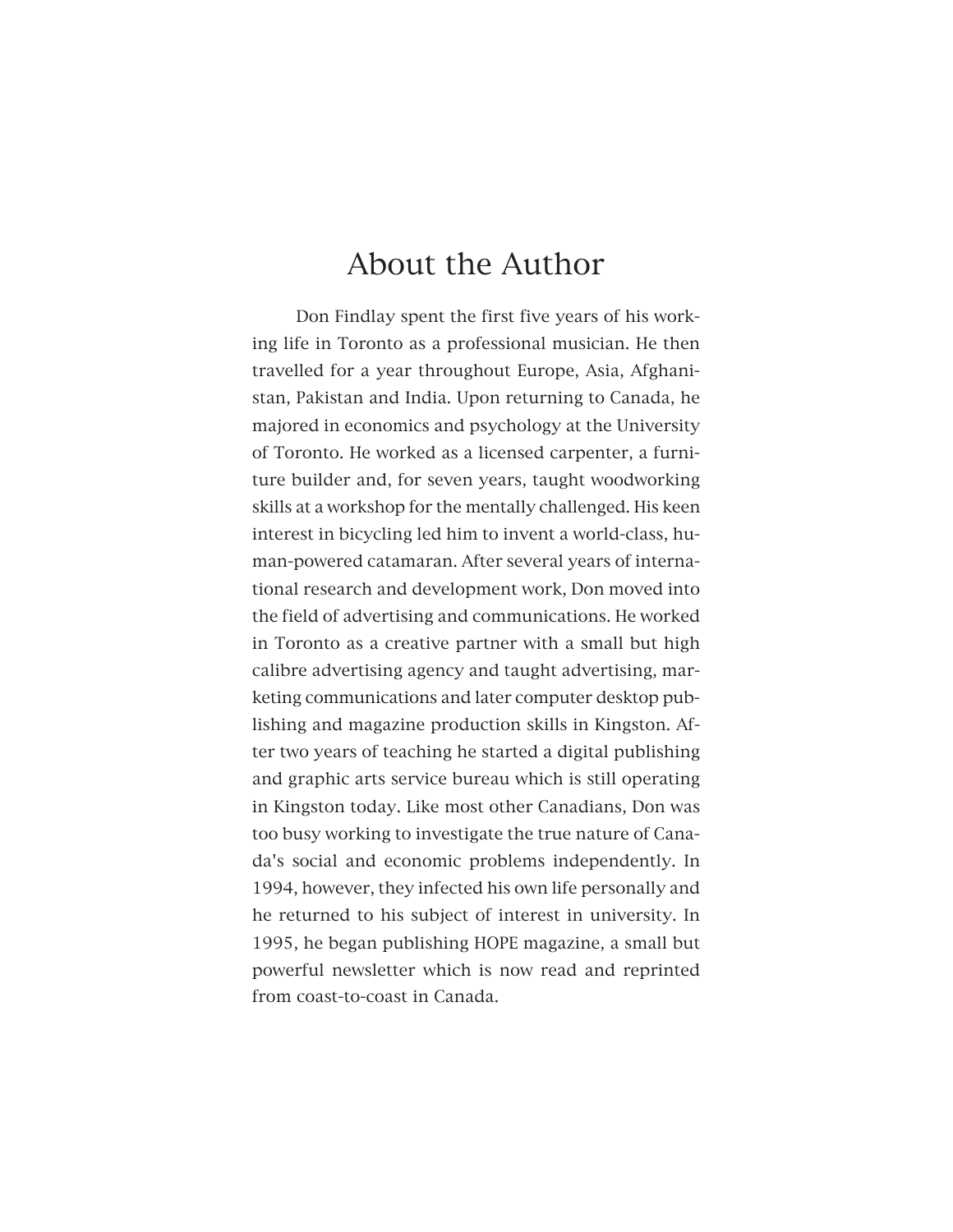Dedicated, in apology, to all who have suffered, from things done to them, in the pursuit of money.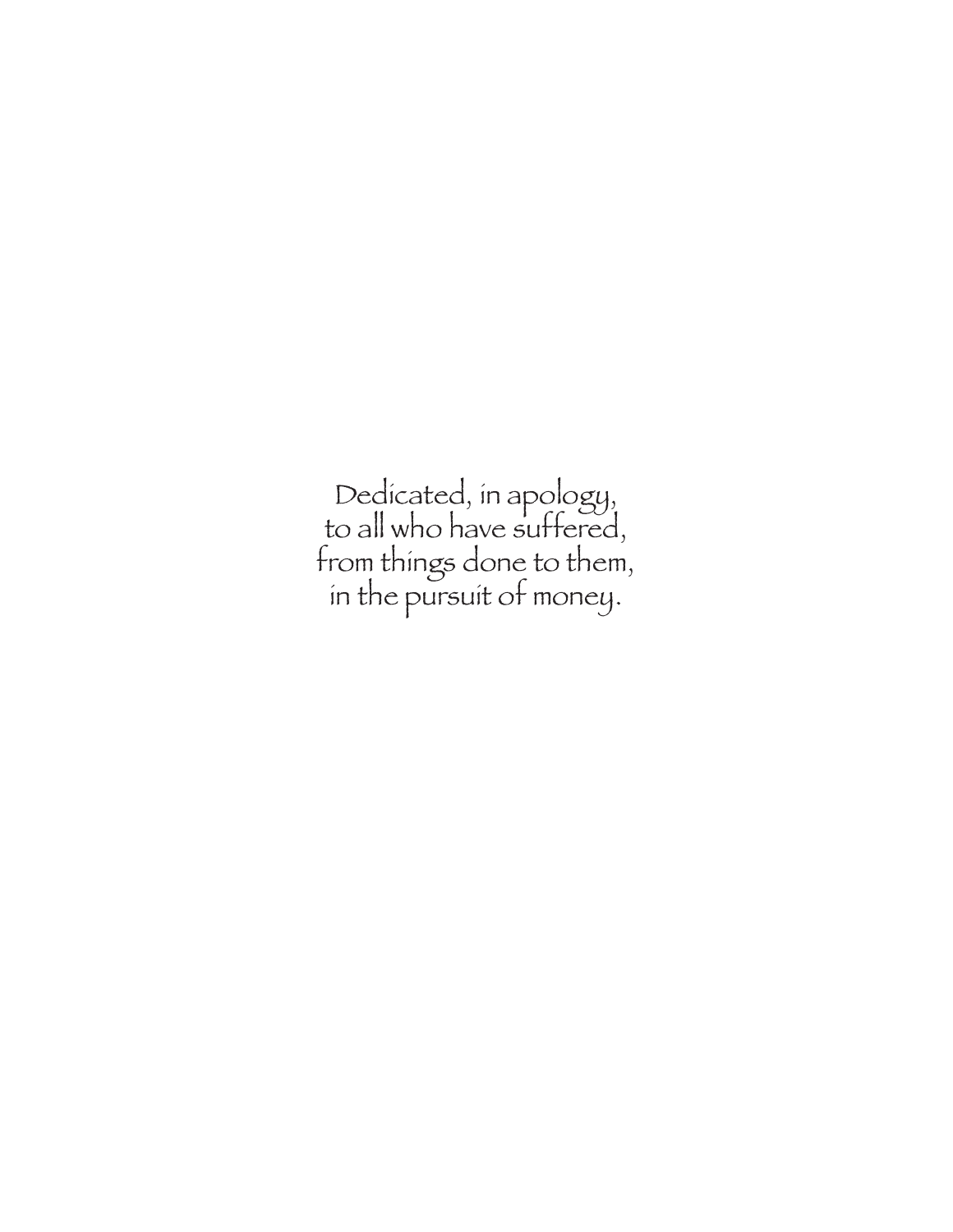## Acknowledgements

My deepest thanks to all those who have educated and inspired me to write this book, but particularly:

Statistics Canada, the Bank of Canada, the Canadian Payments Association, the Canadian Centre for Policy Alternatives, the Louis Even Institute For Social Justice, the Committee on Monetary & Economic Reform (C.O.M.E.R.),

David Orchard, Moses Coady, John Hotson, Linda McQuaig and David Suzuki

> …and, of course, my family, whose love and patience seems endless.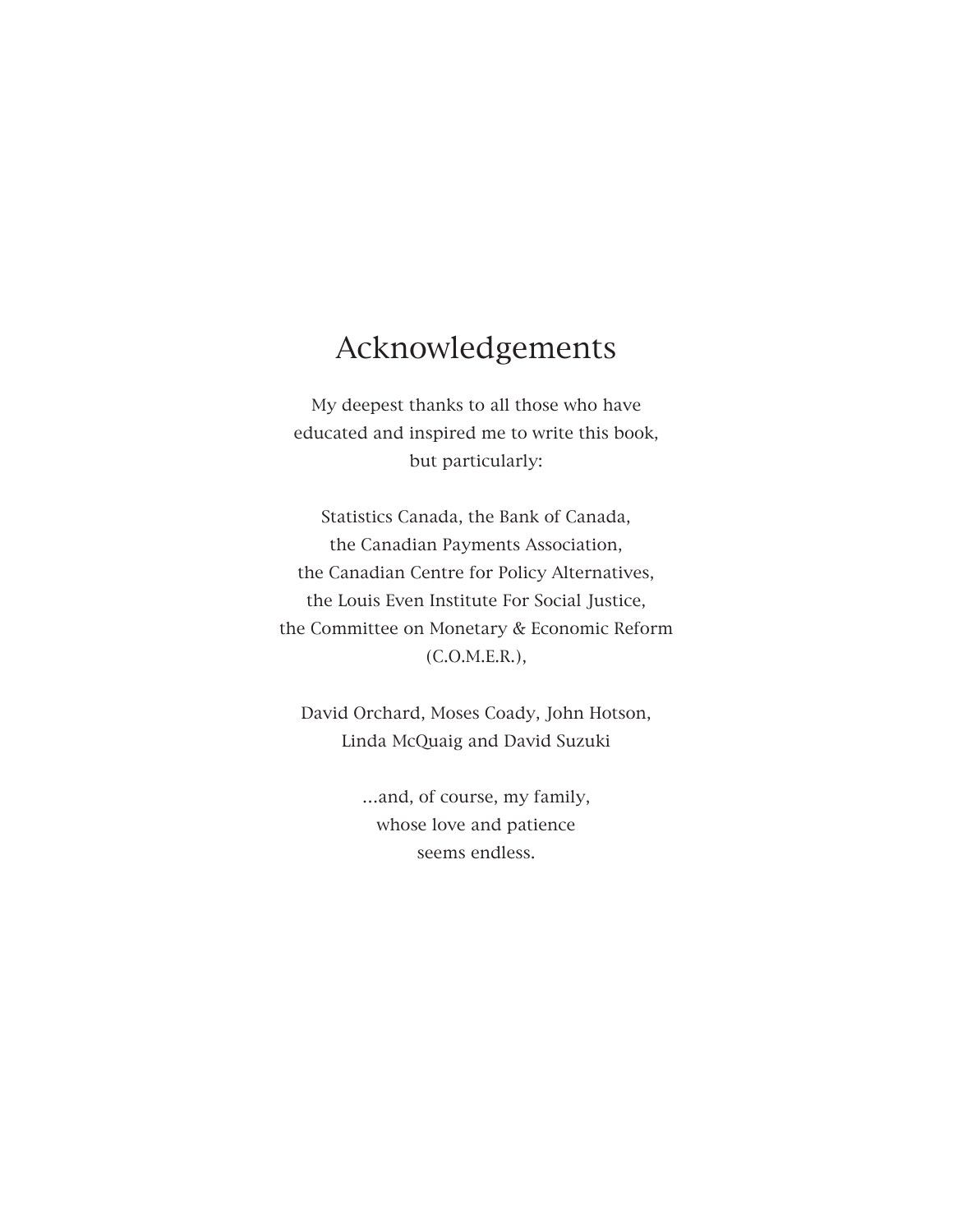## Table of Contents

|           | Introduction                                          | 1           |
|-----------|-------------------------------------------------------|-------------|
| Part I:   | <b>Understanding The Problems</b>                     |             |
| Chapter 1 | The Nature of Money and Credit                        | $\mathbf Q$ |
| Chapter 2 | The Nature of Unemployment,<br>Inflation and Taxation | 29          |
| Chapter 3 | The Nature of Democracy                               | 45          |
|           |                                                       |             |
| Part II:  | <b>Understanding The Solution</b>                     |             |
| Chapter 4 | Achieving Economic Democracy                          | 61          |
| Chapter 5 | Anticipating the Questions                            | 77          |
| Chapter 6 | Anticipating the Criticisms                           | 97          |
|           | Conclusion                                            | 115         |

Appendix Statistical Data 127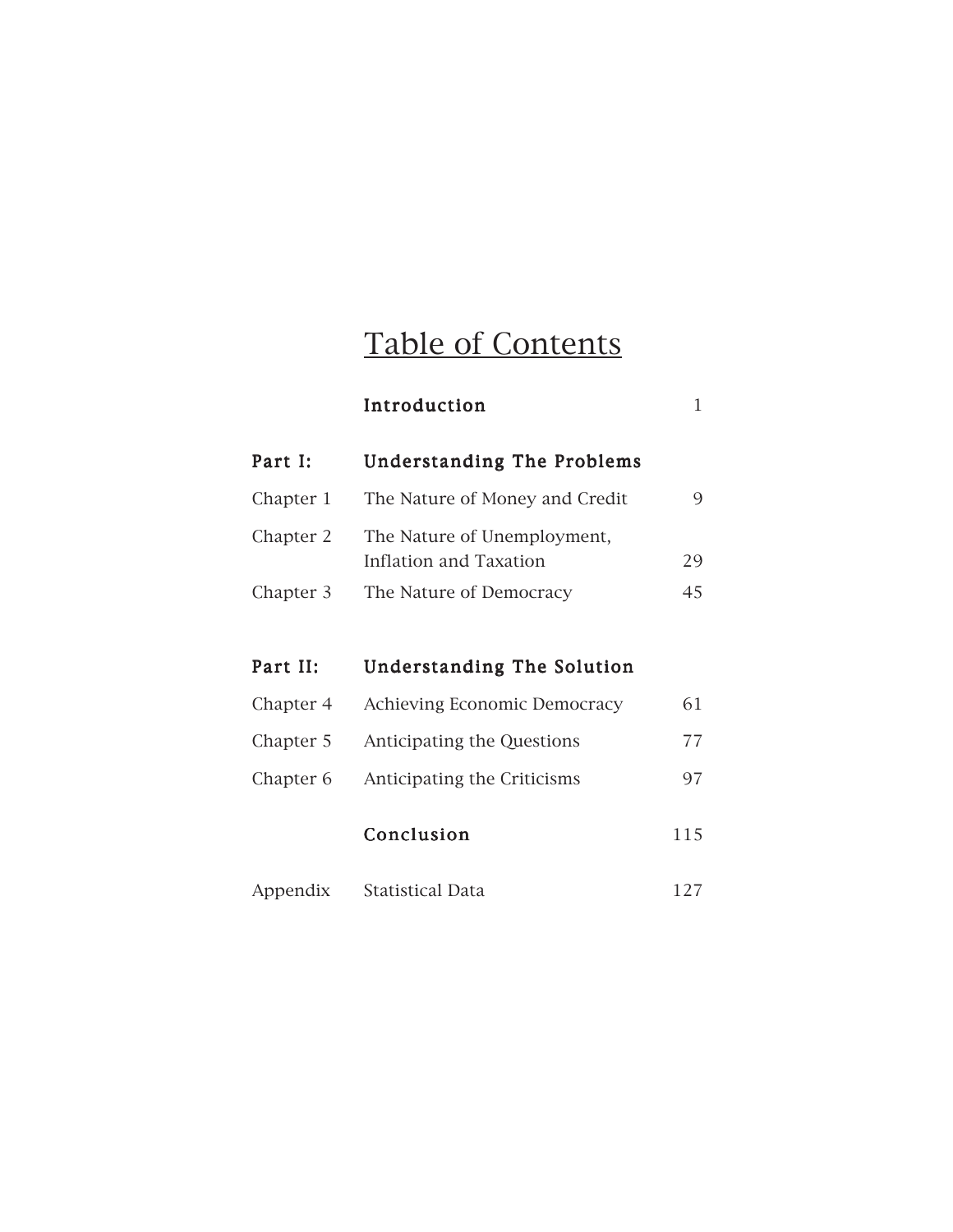## Introduction

Too many books have already been written merely to document and denounce the deteriorating social, economic and political conditions which are challenging society as we move towards the twenty-first century. Many fine men and women, most experts in their field, have written extensively about how our expectations and behaviors must change if we are to survive in the new millennium.

Over and over, we are told that our notions about employment and work must adapt as new technologies continue to reduce the need for human labor. Again and again, we are warned that our ideas about security and retirement must change as the working population ages and taxpayers revolt against increased social spending. The role of western governments, to redistribute wealth and regulate markets, is being questioned. Even the importance of nationhood itself is now being debated as the globalization of trade and capital continues to accelerate and giant corporations and investment firms grow more powerful than most nations.

Many of our best scientists have been urging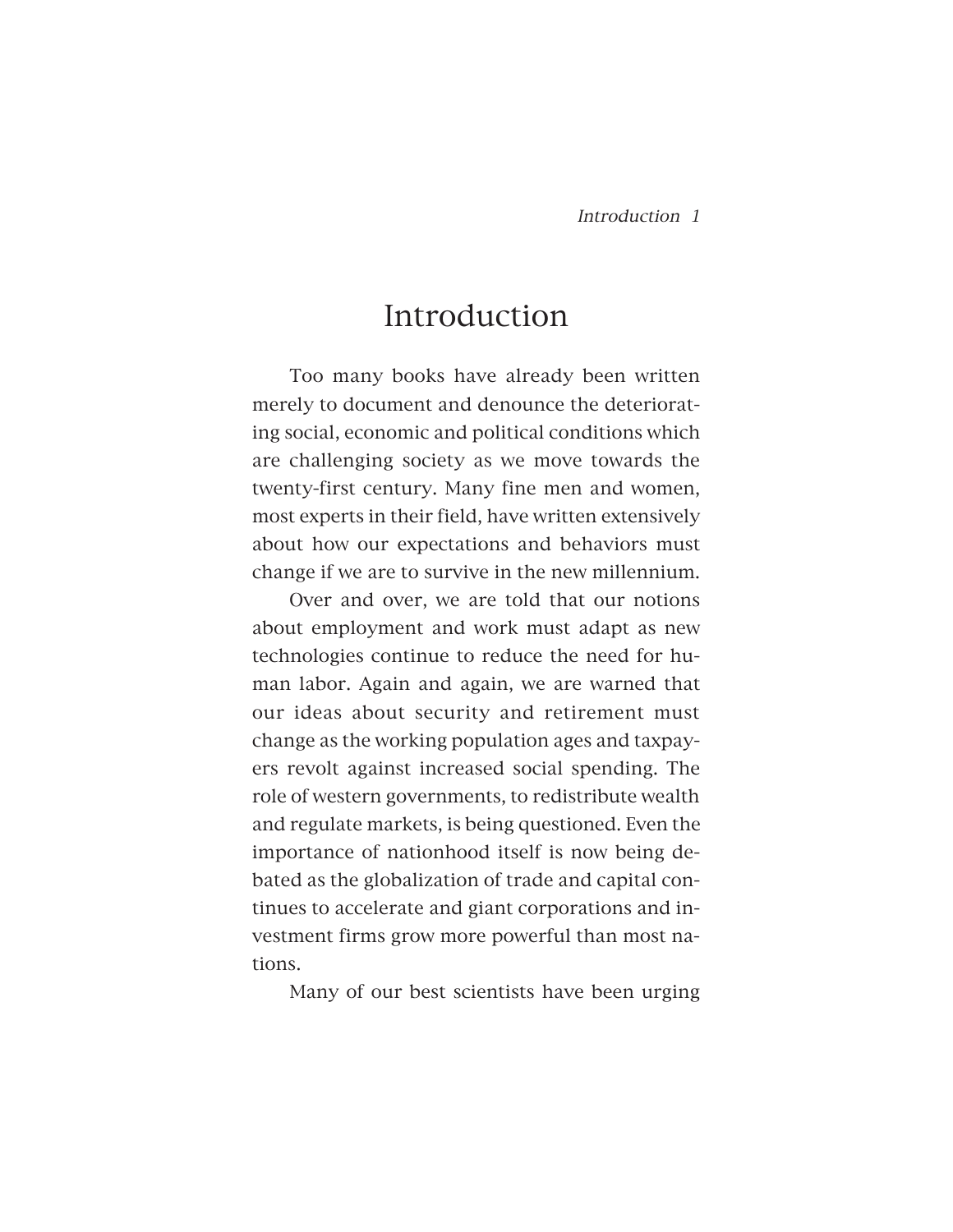#### 2 Take Back Your Life

us to slow down the pace of population growth, consumption and resource depletion, warning that if we don't, irreversible damage to the environment will occur. Economists are concerned that growing debt and interest costs will cause chaos in global financial markets and trigger a massive meltdown of our international monetary system. Sociologists are worried that the ever widening gap between the rich and poor will soon erupt into brutal crime and violence and lead to mass migrations out of the have-not regions of the world.

Missing in all of these depressing statistics and grim predictions, however, are any achievable solutions. Rather than empowering their readers with hope and a program of practical alternatives, most authors today simply dwell on the symptoms of our dying civilization. All too often there is ample advice regarding what we should be against, but precious little about what we should be for.

This book attempts to fill that gap. It does not elaborate on the problems unless it is absolutely necessary to do so in order to explain the solutions. It's primary purpose is to discuss a novel and comprehensive proposal that would relieve all of the most pressing problems in our country simultaneously by attacking their common root cause, namely, the exploitive nature of our monetary system.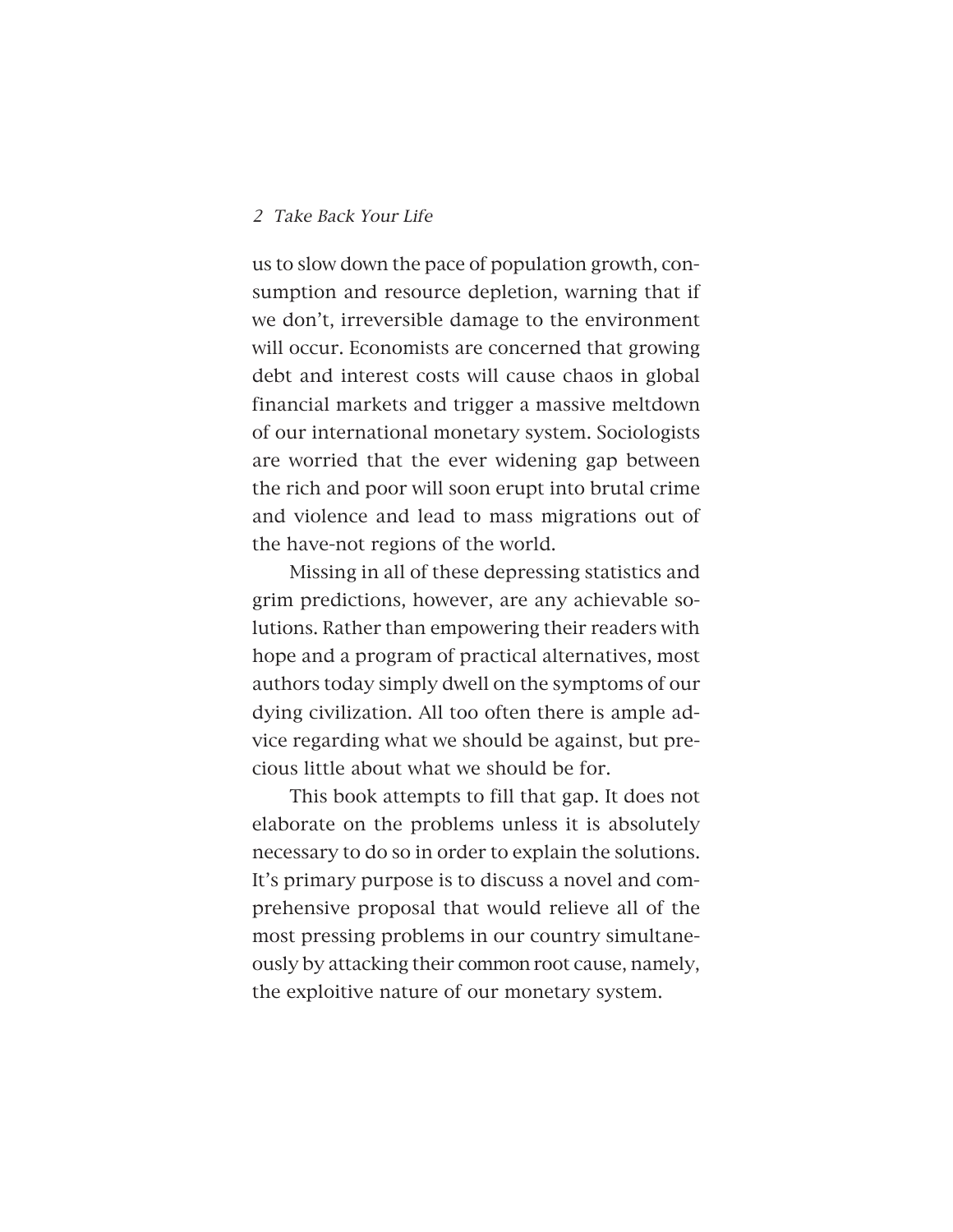#### Introduction 3

Using everyday language and common sense examples, this book will lead the reader beyond the gloomy, confusing world of the economists and bureaucrats to a clear and inspiring vision of a truly just and sustainable society. Without economic democracy, political democracy is a joke …a theatrical swindle, staged to distract the public and to conceal and legitimize the corruption and greed of the ruling elites. It is going to take the will of the common people to save our species. Our leaders will not take the necessary steps until a majority of the public demands that they do so.

First, however, we must understand clearly what needs to be done. It has taken us four thousand years, but finally we have both the knowledge and the power to correct the flaws in our monetary system, which is the only remaining barrier that is preventing us from reaching democracy …true democracy …economic democracy.

Part I of this book examines the true nature of our problems. Chapter One looks at money and credit and explains why the monetary system that we are now using is not working. Chapter Two investigates unemployment, inflation and taxation. Chapter Three examines why our current political system can only deliver a very shallow type of democracy and introduces the concept of economic